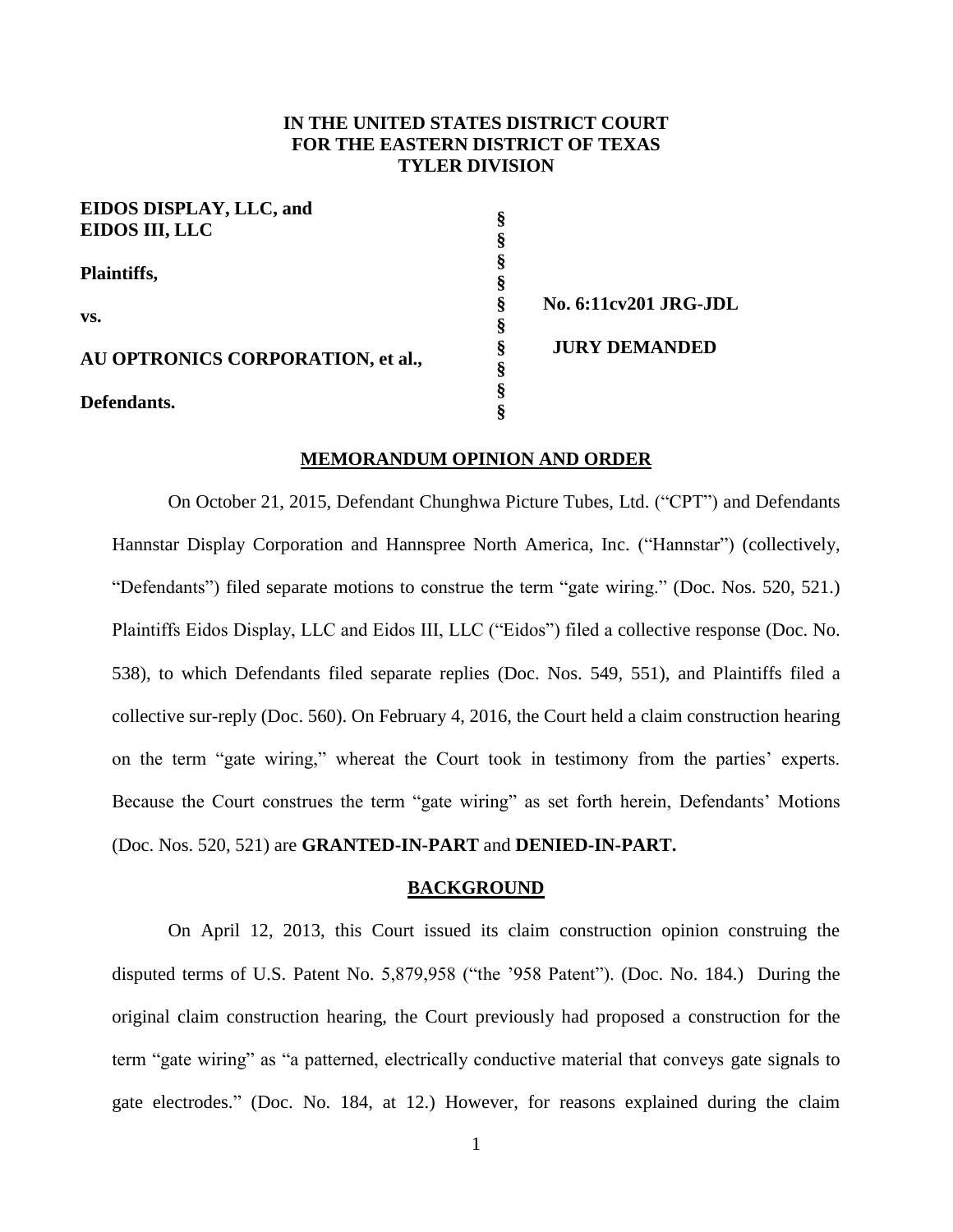construction hearing, the Court declined to construe the term "gate wiring" in its original claim construction opinion. (Doc. No. 184, at 12.) Both sides' experts have since provided expert reports incorporating the Court's proposed construction. In light of those reports, Defendants have now asked the Court to construe the term "gate wiring" to resolve a dispute amongst the experts regarding the interpretation of "gate wiring."

## **CLAIM CONSTRUCTION PRINCIPLES**

"It is a 'bedrock principle' of patent law that 'the claims of a patent define the invention to which the patentee is entitled the right to exclude.'" *Phillips v. AWH Corp.*, 415 F.3d 1303, 1312 (Fed. Cir. 2005) (quoting *Innova/Pure Water, Inc. v. Safari Water Filtration Sys., Inc.*, 381 F.3d 1111, 1115 (Fed. Cir. 2004)). The Court examines a patent's intrinsic evidence to define the patented invention's scope. *Id.* at 1313–14; *Bell Atl. Network Servs., Inc. v. Covad Commc'ns Group, Inc.*, 262 F.3d 1258, 1267 (Fed. Cir. 2001). Intrinsic evidence includes the claims, the rest of the specification and the prosecution history. *Phillips*, 415 F.3d at 1312–13; *Bell Atl. Network Servs.*, 262 F.3d at 1267. The Court gives claim terms their ordinary and customary meaning as understood by one of ordinary skill in the art at the time of the invention. *Phillips*, 415 F.3d at 1312–13; *Alloc, Inc. v. Int'l Trade Comm'n*, 342 F.3d 1361, 1368 (Fed. Cir. 2003).

Claim language guides the Court's construction of claim terms. *Phillips*, 415 F.3d at 1314. "[T]he context in which a term is used in the asserted claim can be highly instructive." *Id.* Other claims, asserted and unasserted, can provide additional instruction because "terms are normally used consistently throughout the patent." *Id.* "[C] laims 'must be read in view of the specification, of which they are a part.'" *Id.* (quoting *Markman v. Westview Instruments, Inc.*, 52 F.3d 967, 979 (Fed. Cir. 1995)). "[T]he specification 'is always highly relevant to the claim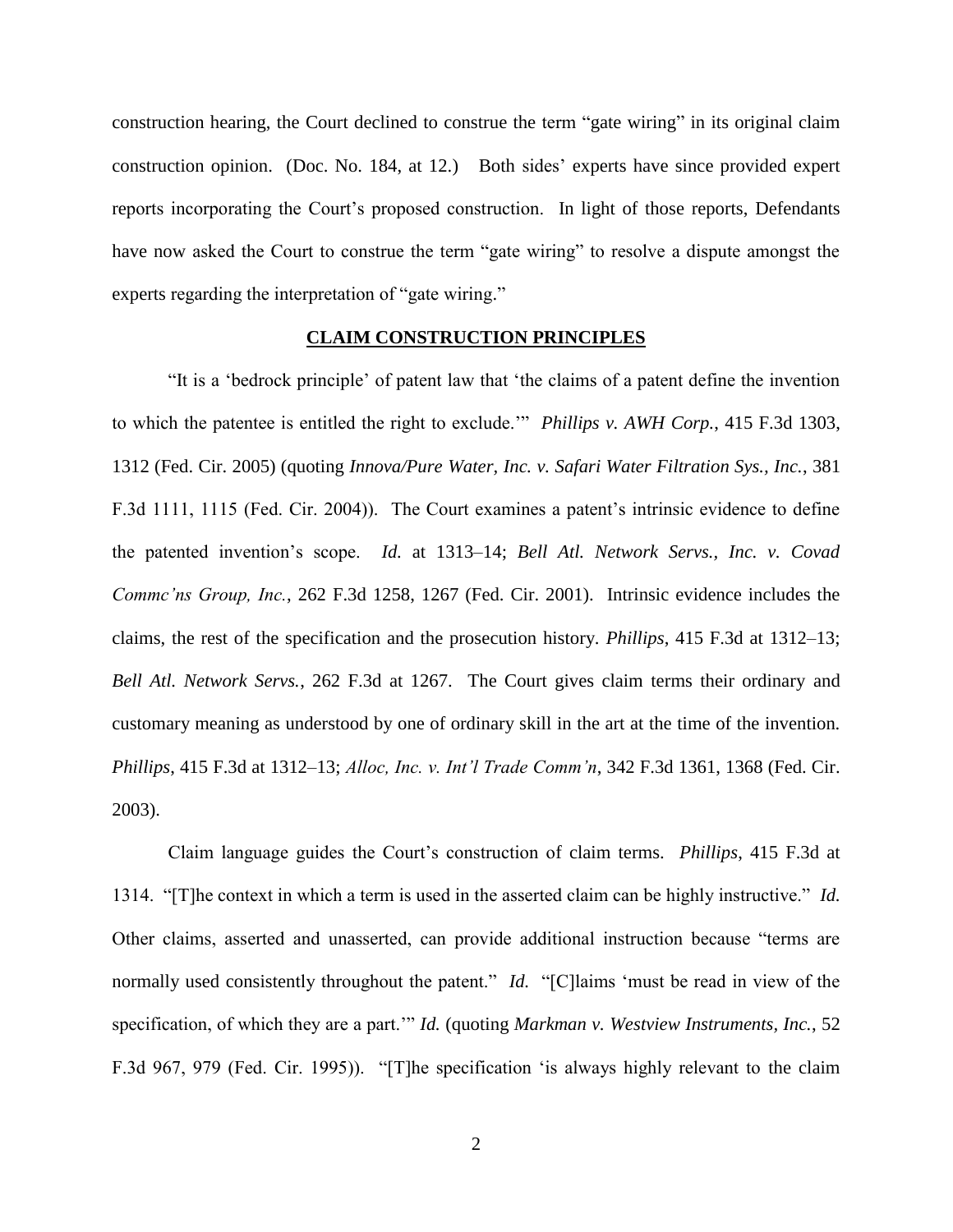construction analysis. Usually, it is dispositive; it is the single best guide to the meaning of a disputed term.'" *Id.* (quoting *Vitronics Corp. v. Conceptronic, Inc.*, 90 F.3d 1576, 1582 (Fed. Cir. 1996)); *Teleflex. Inc. v. Ficosa N. Am. Corp.*, 299 F.3d 1313, 1325 (Fed. Cir. 2002).

The specification may also resolve ambiguous claim terms "where the ordinary and accustomed meaning of the words used in the claims lack sufficient clarity to permit the scope of the claim to be ascertained from the words alone." *Teleflex, Inc.*, 299 F.3d at 1325. For example, "[a] claim interpretation that excludes a preferred embodiment from the scope of the claim 'is rarely, if ever, correct.'" *Globetrotter Software, Inc. v. Elam Computer Group Inc.*, 362 F.3d 1367, 1381 (Fed. Cir. 2004) (quoting *Vitronics Corp.*, 90 F.3d at 1583). But, "[a]lthough the specification may aid the court in interpreting the meaning of disputed language in the claims, particular embodiments and examples appearing in the specification will not generally be read into the claims." *Constant v. Advanced Micro-Devices, Inc.*, 848 F.2d 1560, 1571 (Fed. Cir. 1988); *see also Phillips*, 415 F.3d at 1323.

Although, "less significant than the intrinsic record in determining the legally operative meaning of claim language," the Court may rely on extrinsic evidence to "shed useful light on the relevant art." *Phillips*, 415 F.3d at 1317 (quotation omitted). Technical dictionaries and treatises may help the Court understand the underlying technology and the manner in which one skilled in the art might use claim terms, but such sources may also provide overly broad definitions or may not be indicative of how terms are used in the patent. *Id.* at 1318. Similarly, expert testimony may aid the Court in determining the particular meaning of a term in the pertinent field, but "conclusory, unsupported assertions by experts as to the definition of a claim term are not useful." *Id.*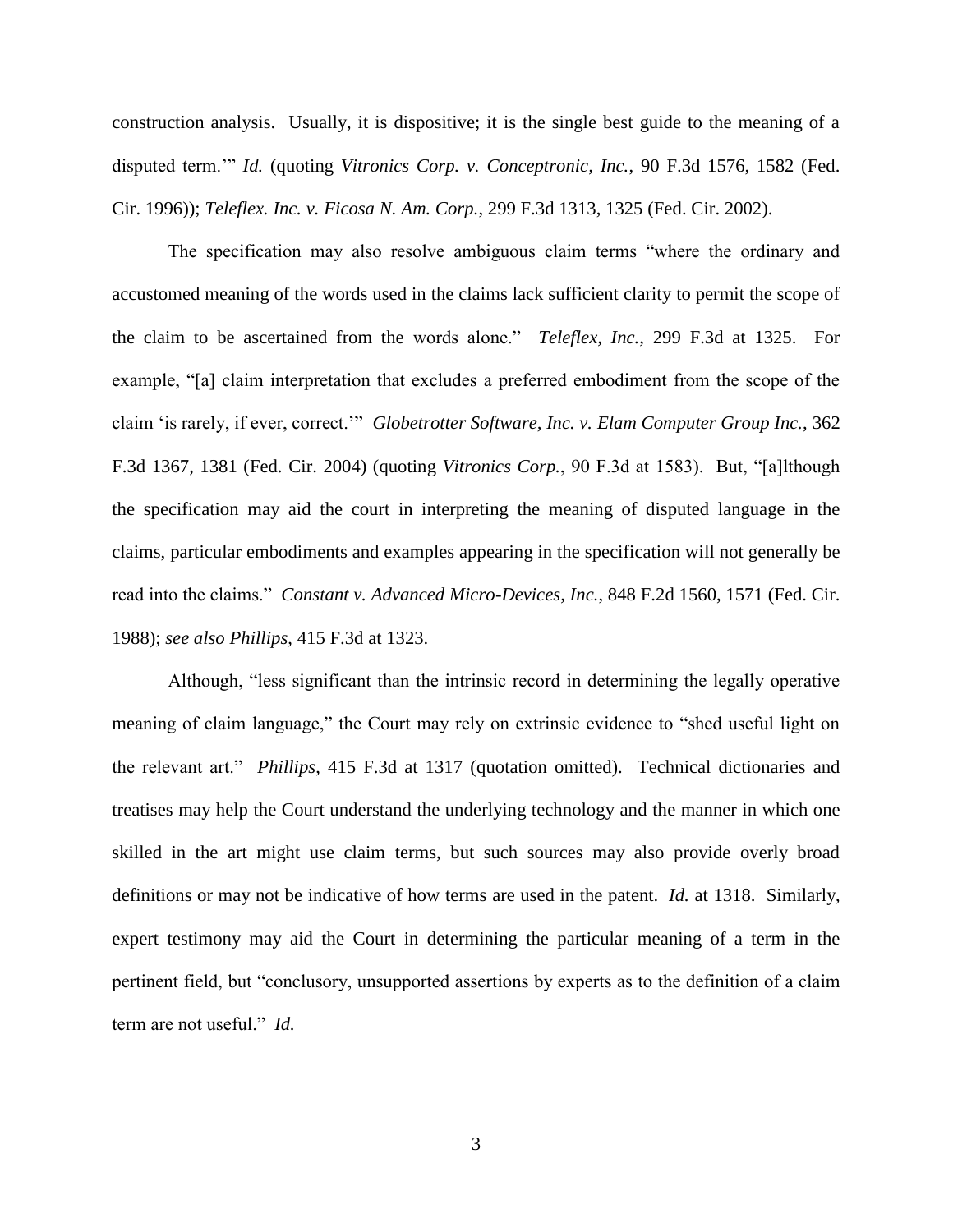In patent construction, "subsidiary fact finding is sometimes necessary" and the court "may have to make 'credibility judgments' about witnesses." *Teva v. Sandoz*, 135 S.Ct. 831, 838 (2015). In some cases, "the district court will need to look beyond the patent's intrinsic evidence and to consult extrinsic evidence in order to understand, for example, the background science or the meaning of a term in the relevant art during the relevant time period." *Id.* at 841. "If a district court resolves a dispute between experts and makes a factual finding that, in general, a certain term of art had a particular meaning to a person of ordinary skill in the art at the time of the invention, the district court must then conduct a legal analysis: whether a skilled artisan would ascribe that same meaning to that term *in the context of the specific patent claim under review*." *Id.* (emphasis in original). When the court makes subsidiary factual findings about the extrinsic evidence in consideration of the "evidentiary underpinnings" of claim construction, those findings are reviewed for clear error on appeal. *Id.*

### **DISCUSSION**

## **A. Overview of the Patent-in-Suit**

U.S. Patent No. 5,879,958 ("the '958 Patent") is titled "Method of Producing an Electro-Optical Device" and relates to the process of forming circuitry used in controlling liquid crystal displays ("LCD"). Specifically, the '958 Patent relates to the process for forming an array of thin film transistors ("TFT") and pixel electrodes that are used to control the light emission of an LCD. Notably, the '958 Patent contains 17 embodiments (identified as A-S) providing various manufacturing processes that reduce the number of photolithographic steps. *See* '958 Patent at 4:50–14:18 (describing processes with four or five lithographic steps as opposed to seven).

Claim 1 is the only issued claim in the '958 Patent. Claim 1 recites as follows:

1. A method for producing an electro-optical device in which an electro-optical material is put between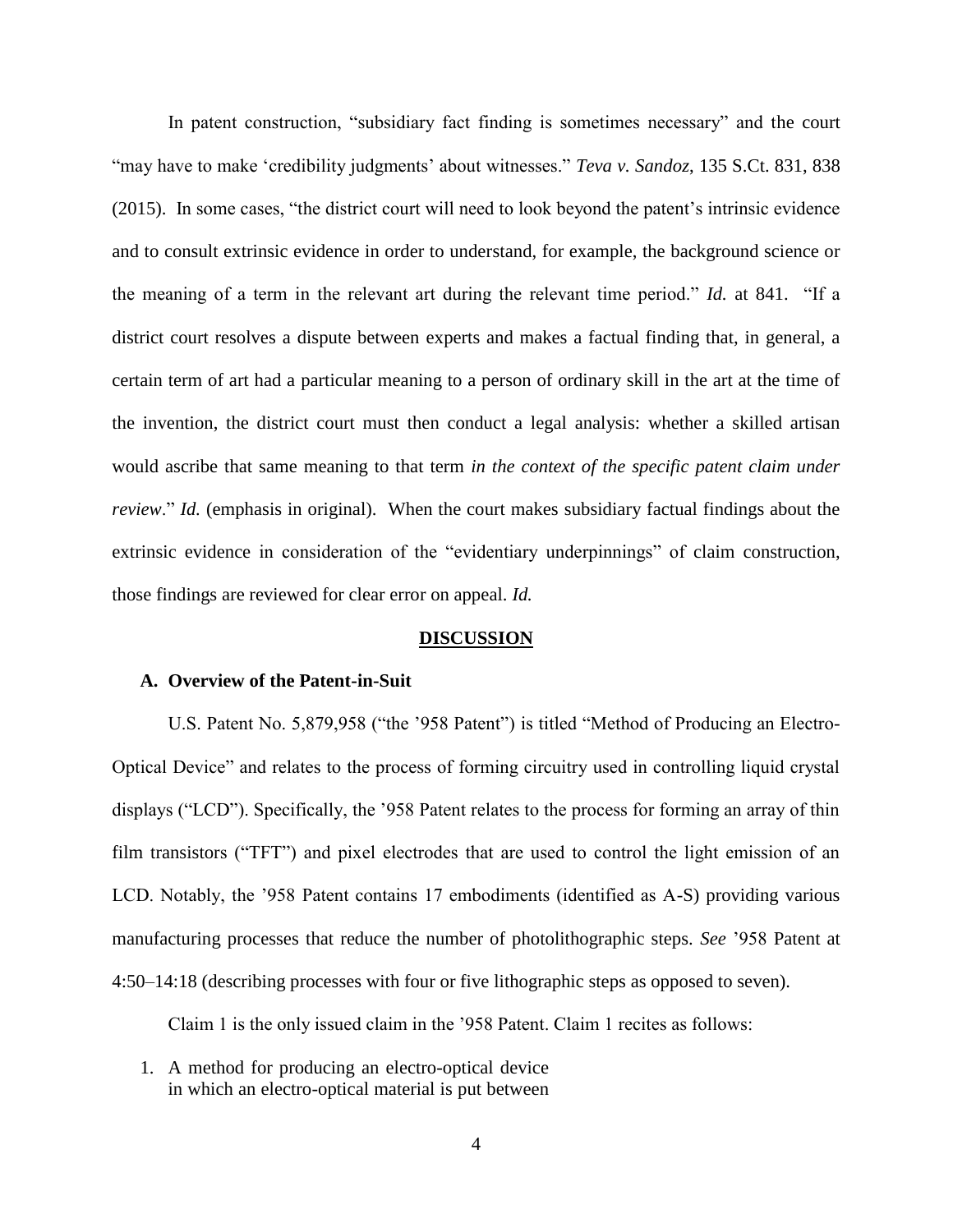a pair of substrates opposed to each other, at least a portion of opposing surfaces of the substrates is insulative, a plurality of source wirings and a plurality of gate wirings are formed crossing each other on the surface of one of said pair of substrates and a transparent pixel electrode and a thin film transistor are formed at each of the crossing points between the source wirings and the gate wirings, wherein the method comprises:

- a step G1 of forming a first metal film on the surface of said one substrate,
- a first photolithographic step G2 of patterning the first metal film to form a gate electrode and a gate wiring,
- a step G3 of forming a first insulator film, a semiconductor film and an ohmic contact film on the surface of said one substrate after the first photolithographic step,
- a second photolithographic step G4 of patterning the semiconductor active film and the ohmic contact film to form a semiconductor portion above the gate electrode in a state isolated from other portions,
- a step G5 of forming a second metal film on the surface of said one substrate after the second photolithographic step,
- a third photolithographic step G6 of patterning the second metal film and the ohmic contact film to form a source electrode, a drain electrode and a channel portion,
- a step G7 of forming a passivation film on the surface of said one substrate after the third photolithographic step, and
- a fourth photolithographic step G8 of patterning the passivation film to form a contact hole reaching the gate wiring, a contact hole reaching the drain electrode and a contact hole for source wiring and gate wiring connection terminals,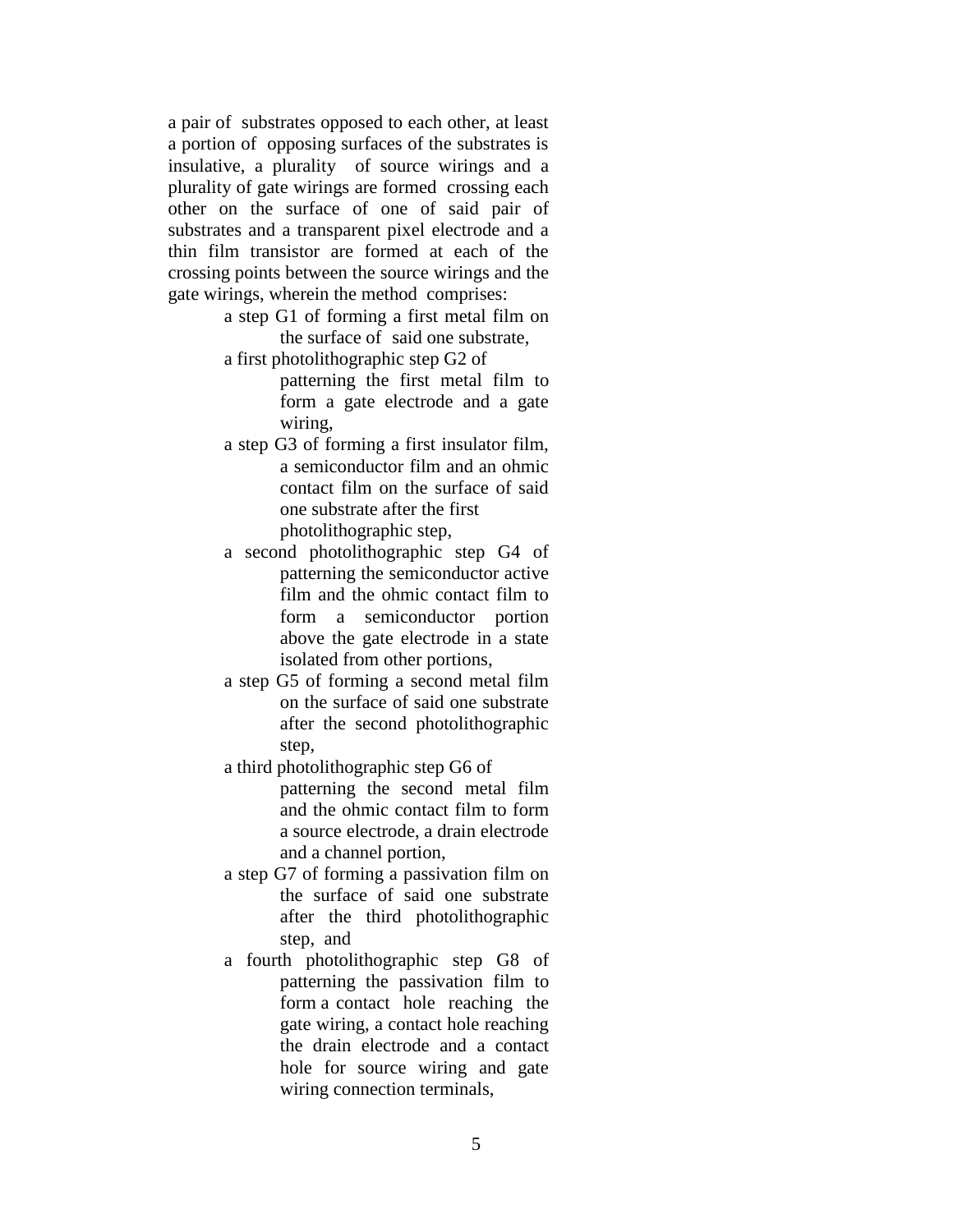a step G9 of forming a transparent conductive film on the surface of said one substrate after the fourth photolithographic step, and a fifth photolithographic step G10 of patterning the transparent conductive film to form a transparent pixel electrode.

'958 Patent at 58: 5–47.

# **B. "gate wiring"**

 $\overline{a}$ 

In the briefing, the parties proposed constructions for the term "gate wiring" as set forth below:

| <b>Claim Language</b> | <b>Plaintiffs'</b><br><b>Proposal</b>                                                    | CPT's<br><b>Proposal</b>                                                                                                                                  | <b>Hannstar's Proposal</b>                                                                                                                                                          |
|-----------------------|------------------------------------------------------------------------------------------|-----------------------------------------------------------------------------------------------------------------------------------------------------------|-------------------------------------------------------------------------------------------------------------------------------------------------------------------------------------|
| "gate wiring"         | "a patterned,<br>electrically<br>conductive<br>material that<br>conveys gate<br>signals" | "an electrically-<br>conductive<br>pathway that<br>conveys gate<br>signals from<br>gate connection<br>terminal to the<br>gate<br>electrodes" <sup>1</sup> | "a patterned<br>electrically-<br>conductive material<br>that connects and<br>conveys gate signals<br>from a gate wiring<br>connection terminal to<br>a gate electrode" <sup>2</sup> |

As an initial matter, the parties agree that the "gate wiring" is "electrically conductive" and that it "conveys gate signals." The parties' dispute is really focused on what it means to "convey gate signals," *i.e.,* whether "gate wiring" merely "conveys gate signals" or whether it must "convey gate signals from a gate wiring connection terminal to a gate electrode." The

 $1$  In its opening motion, CPT requested that the Court could adopt its previously proposed construction with the "clarification that the function of a specific structure, not merely that it is electrically connected to other structures, defines whether a structure is 'gate wiring.'" (Doc. No. 521, at 4.) In its reply brief, CPT still requested such clarification, but suggested that the appropriate construction should include "(1) 'an electrically-conductive pathway that conveys gate signals' (2) 'from gate wiring connection terminals' (i.e., from gate drivers) (3) 'to gate electrodes.'" (Doc. No. 551, at 2.) Accordingly, CPT's proposed construction is set forth as such above.

<sup>&</sup>lt;sup>2</sup> Defendant Hannstar originally proposed the term gate wiring mean "an electrically-conductive pathway directly connecting and conveying gate signals between a gate wiring connection terminal and a gate electrode" in its opening brief. (Doc. No. 520, at 2.) However, in its reply brief, it modified its proposed construction to the construction set forth herein. (Doc. No. 549, at 1.)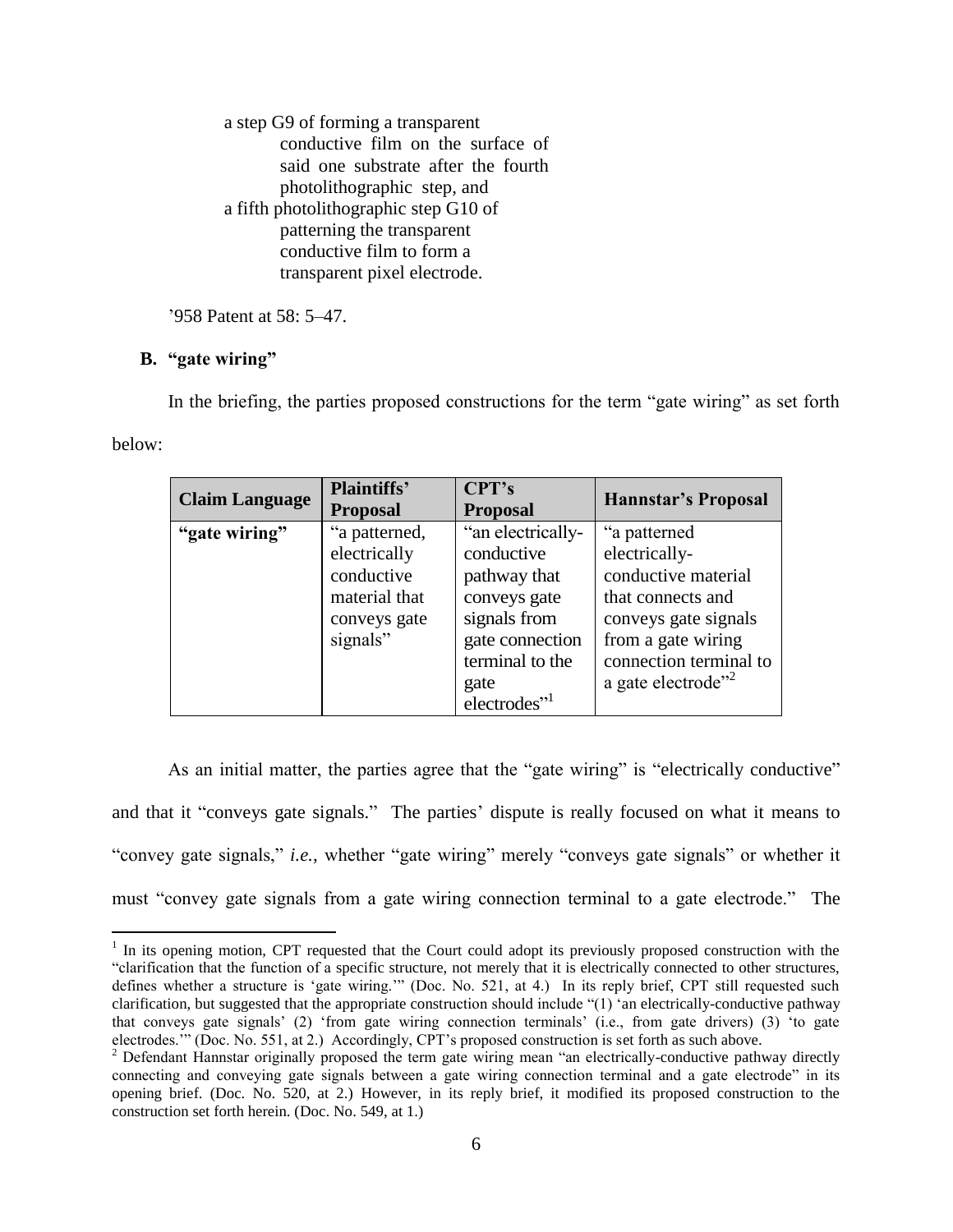intrinsic record being entirely devoid of ascribing meaning to the "conveyance of gate signals," the Court took in extrinsic evidence in the form of expert testimony regarding the meaning of the term "gate wiring" as it would have been understood in the art at the relevant time. For the reasons explained herein, the Court is unable to resolve the ultimate factual dispute between the experts regarding "conveying gate signals," but, in view of the intrinsic record and the testimony of the experts, rejects the Defendants' proposed construction as too limiting.

In the briefing, Defendants first argued that claim 1 recites that "gate wiring" and "gate electrodes" as two different structures and therefore asked the Court to resolve whether the "gate wiring" is a separate structure from the "gate electrode." (Doc. No. 520, at 4.) However, based on the testimony received from the experts at the hearing, it became apparent that there was in fact no dispute in this regard.

First, the intrinsic record discloses the gate electrode 192 and the gate wiring 193 as part of the same continuous structure formed over the substrate 190 in a single patterning step:



('958 Patent, Fig. 55; 35:49-51 ("the photoresist is peeled off to form a gate electrode 192 and a gate wiring 193 shown in FIG. 55 on the substrate 190.").)<sup>3</sup> Similarly, the specification discloses relevant prior art where the gate wiring and the gate electrode are a part of the same structure. In Figure 171, for example, the gate wiring 8b is a subcomponent of the gate electrode 8:

 $\overline{a}$ 

<sup>&</sup>lt;sup>3</sup> The Court notes that, taken at face value, Figure 55 appears to show separate structures for the gate electrode 192 and the gate wiring 193. However, to reach the conclusion that these are separate structures based on this figure alone would be in error. Plaintiffs' expert provided uncontested testimony that Figure 55 shows just one angled slice of the circuit, and that at other points on the circuit these structures connect and are *one in the same*. (Tr. at 24:19-25:25.) As discussed further below, Defendants' expert agreed that these structures could be and often were the same. (Tr. at 50:19–52:4; 58:1–16.) Moreover, as discussed above, the intrinsic record makes clear that the gate electrode and gate wiring depicted in Figure 55 are formed of the same continuous metal in the same patterning step.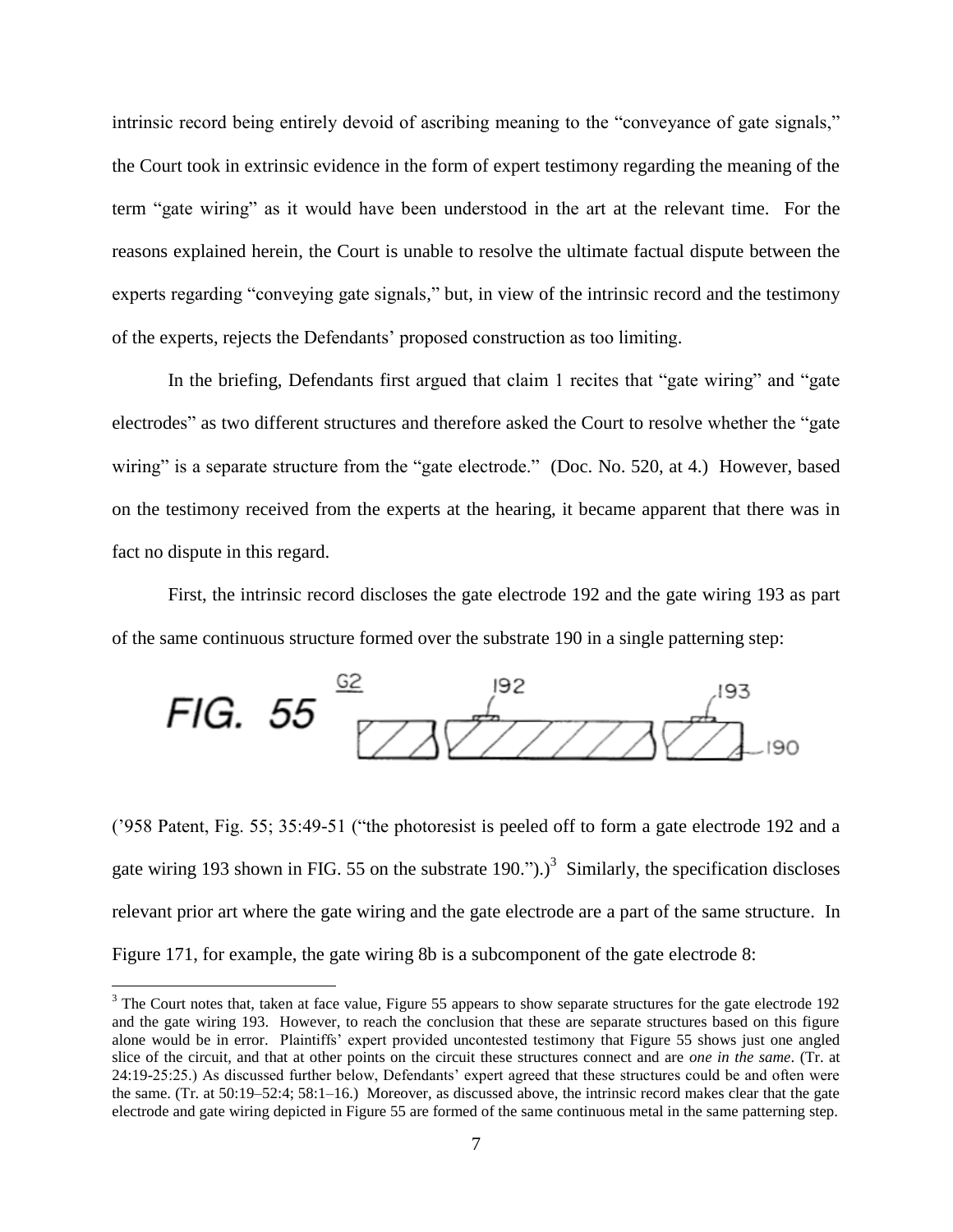

('958 Patent, Fig. 171; 1:54–56 ("the gate electrode 8 has a double structure comprising a gate insulator film 8a of an upper layer and a gate wiring 8b of a lower layer…").)

Second, both experts provided testimony that a person of ordinary skill in the art at the time would have understood that the gate wiring and the gate electrode could be part of the same structure. Plaintiffs' expert testified that the gate electrode and gate wiring are commonly understood to be part of a connected structure and testified regarding Figure 55 that the '958 Patent discloses the gate electrode and gate wiring as the same structure. (Tr. at 24:19–25:25.) Defendants' expert also testified that the gate wiring and the gate electrode can be part of the same structure and further testified that circuits are oftentimes purposely designed that way to achieve a brighter picture. (Tr. at 50:19–52:4; 58:1–16.) While Defendants' expert also testified that Claim 1 distinguishes the "gate wiring" and "gate electrode" by function, he did not explain how. (Tr. at 44:16–24.) Nor did he sufficiently explain why a person of ordinary skill in the art would consider the "gate wiring" and "gate electrode" to be distinct structures, but instead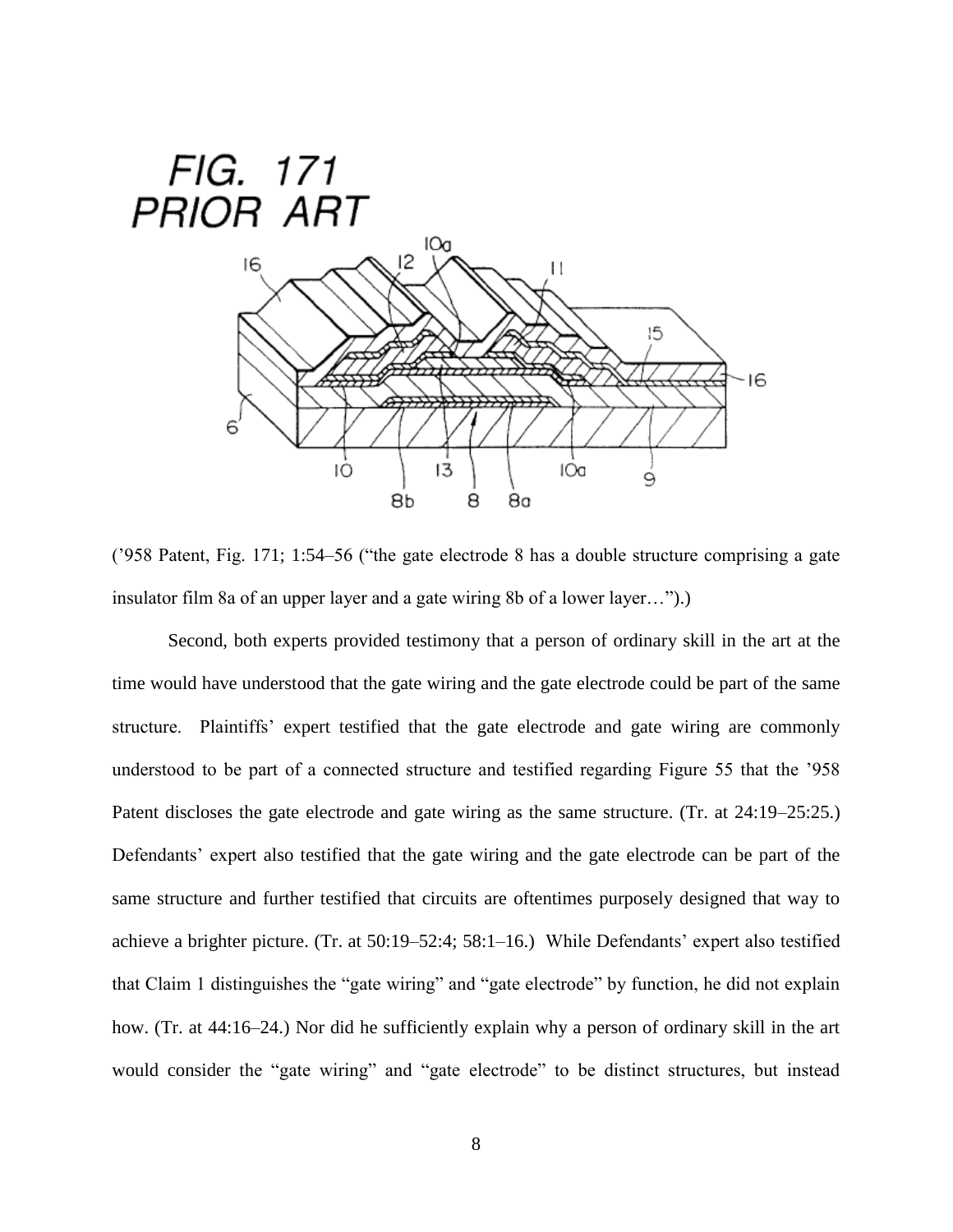described how a designer might think of the structures according to function. (Tr. at 59:16– 60:20.) Yet, Defendants' expert did not describe the distinct functions in detail or explain why a person of ordinary skill in the art would understand the structures must be separate, as Defendants' propose. The Court finds this testimony conclusory and ultimately inconsistent with the specification and with his own testimony regarding examples of circuits where the gate electrode and the gate wiring were a part of the same structure. (Tr. at 50:19–52:4.)

Accordingly, the Court finds that both the intrinsic and extrinsic record make clear that the "gate wiring" and "gate electrode" can be a part of the same structure.

As emphasized by the expert testimony provided at the hearing, the parties' dispute really surrounds the function of gate wiring and what it means to "convey gate signals," *i.e.,* whether "gate wiring" merely "conveys gate signals" or whether it must "convey gate signals from a gate wiring connection terminal to a gate electrode." (Tr. at 58:1–59:15.) But Claim 1 does not claim "gate wiring" in a functional manner; it claims "gate wiring" as a structure that is patterned in photolithographic step G2. ('958 Patent at 58:17-18 ("a first photolithographic step G2 of patterning the first metal film to form a gate electrode and a gate wiring").) Not surprisingly, nowhere in the intrinsic record does the '958 Patent discuss gate wiring as conveying a gate signal, let alone describe what it means to convey a gate signal. That function is simply not the focus of the '958 Patent, which is aimed at reducing production costs for electro-optical devices by reducing the number of photolithographic steps involved on the processing end. ('958 Patent at 4:26-36.) It was for this reason the Court found it necessary to receive testimony from the experts regarding how a person of ordinary skill in the art would have understood the term "gate wiring" at the time of invention.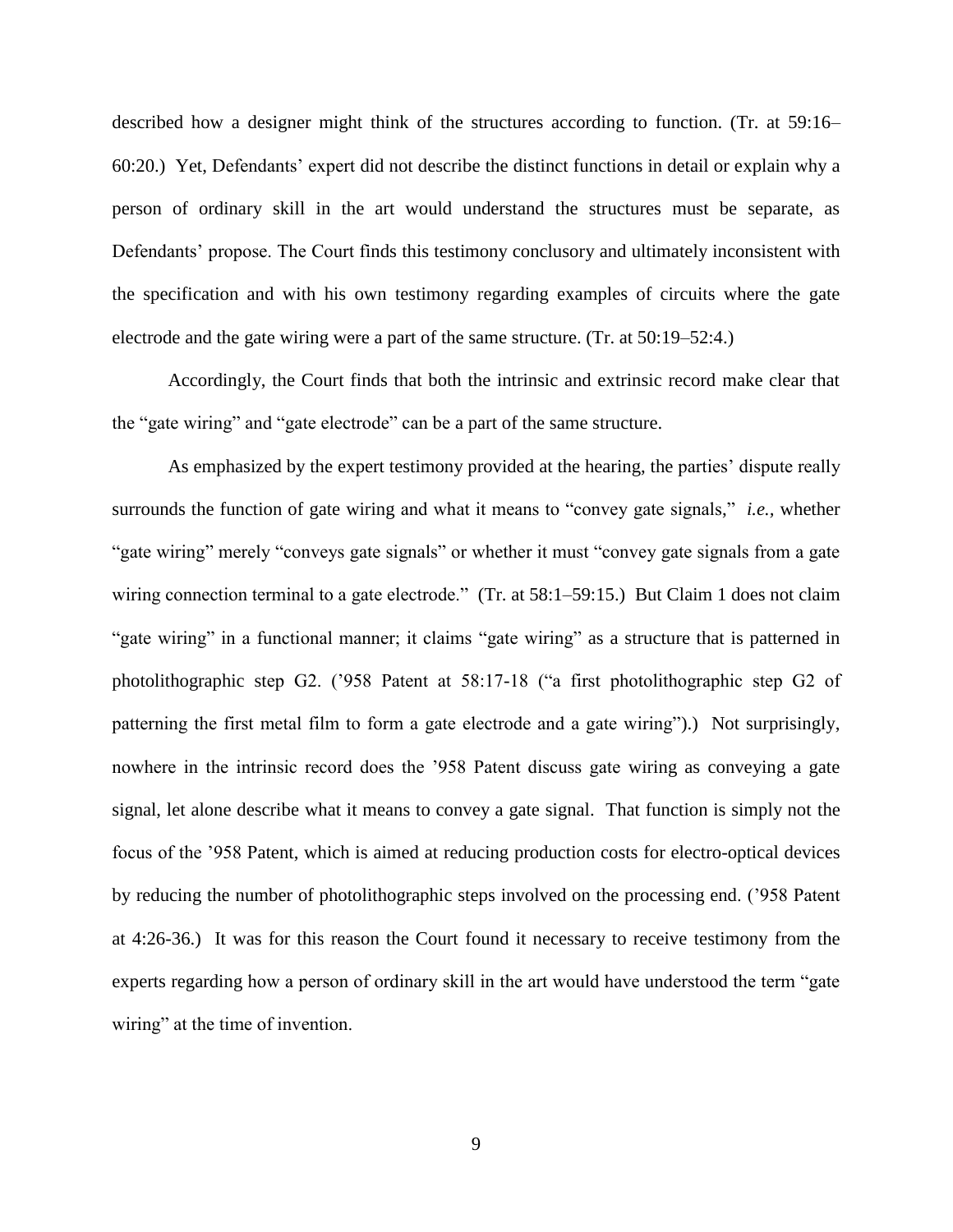The Court cannot resolve the parties' underlying factual dispute as a matter of law. However, based on the intrinsic record and the testimony provided, the Court rejects Defendants' proposed limitation that the gate wiring conveys gate signals "from a gate wiring connection terminal to a gate electrode." For the reasons explained herein, Defendants' proposed construction is too limiting and excludes an embodiment disclosed in the '958 Patent that was known in the art.

While the intrinsic record is silent regarding the function and path of "gate wiring," Figure 169 shows known prior art where the gate wiring  $(G1, G2, --, G<sub>n</sub>)$  continues beyond the last electrode (*e.g.*, S<sub>n</sub>):



('958 Patent, Fig. 169; 1:19-28 ("In FIG. 169, a plurality of gate wirings GI, G2,  $- -$ , G<sub>n</sub> electrode and a plurality of source wirings  $S1, S2, --$ ,  $S_n$  are wired in a matrix...").) The Court acknowledges that this is just a patent drawing of prior art that is not necessarily intended to be drawn with precision to scale or depiction. *See Hockerson-Halberstadt, Inc. v. Avia Group Int'l,*  Inc., 222 F.3d 951, 956 (Fed. Circ. 2000) ("it is well established that patent drawings do not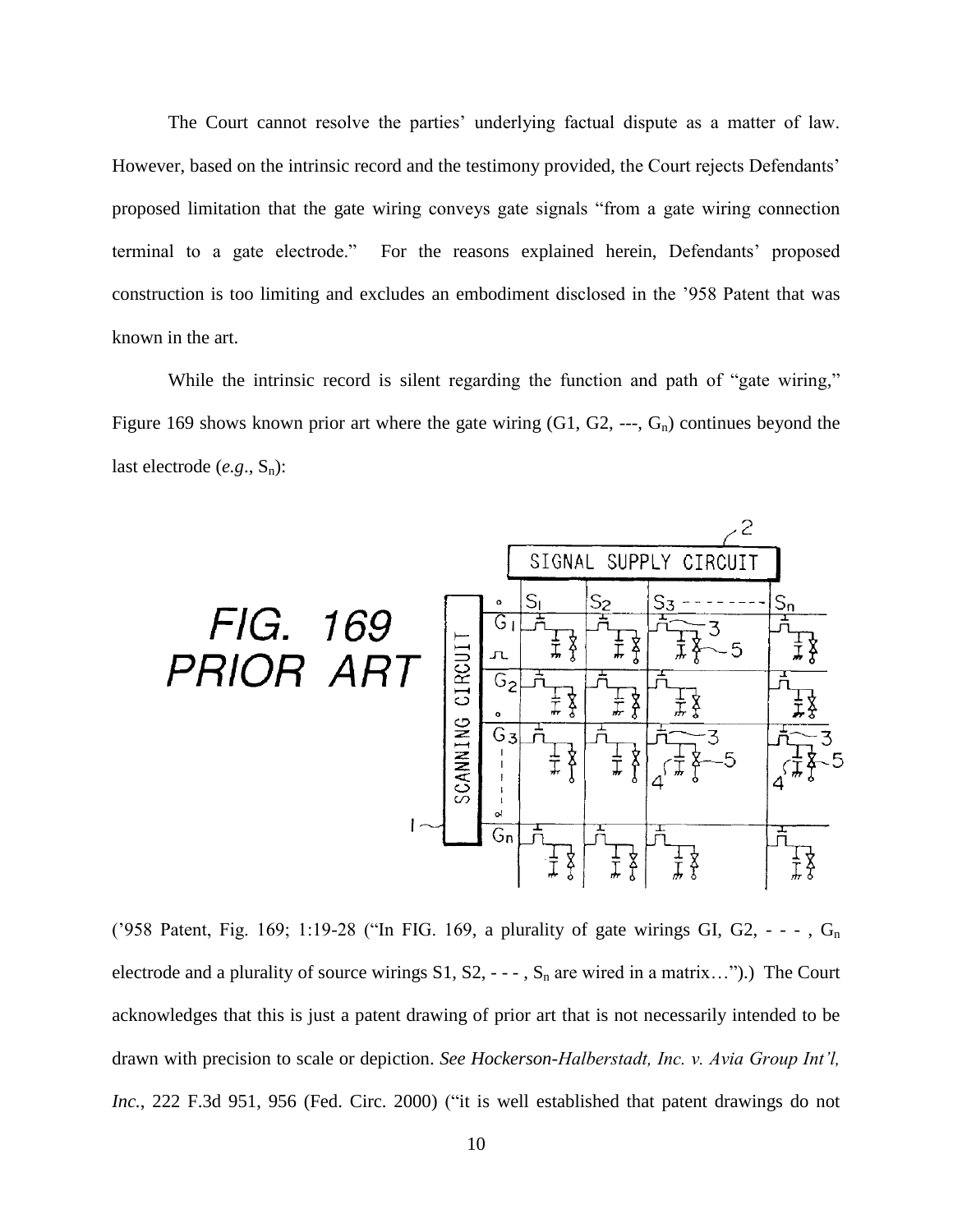define the precise proportions of the elements and may not be relied on to show particular sizes if the specification is completely silent on the issue."). While the precise nature of scaled dimensions is not at issue here, what is at issue is whether the gate wiring can continue beyond the terminal gate electrode, as it is depicted in Figure 169. Although Figure 169 depicts a drawing that would support Plaintiffs' position, the specification is otherwise entirely silent on this issue. The specification does not discuss the pathway of gate wiring, describe the gate wiring in Figure 169 in detail, or discuss the conveyance of gate signals in the circuit. Accordingly, due to the lack of description in the specification, the Court found it appropriate to solicit testimony from the experts regarding what would have been known to a person of ordinary skill in the art at the time.

Plaintiffs' expert testified that a circuit design, such as that shown in Figure 169, was commonly known in the art as an "active matrix." (Tr. at 15:10–17:9.) Plaintiffs' expert further explained that once voltage is put on the wire it appears everywhere on the individual wire to which it is applied. (Id.) In other words, the gate signal is conveyed beyond the last electrode. Defendants' expert agreed that the gate wiring, as labeled in Figure 169 of the '958 Patent, continues beyond the last gate electrode in this disclosure, and agreed that for practical purposes the wiring often continues beyond the gate electrode for circuit design purposes. (Tr. at 40:13– 19; 56:11–58:3.) What Defendants' expert ultimately disputes is whether the wire continuing beyond the last electrode conveys gate signals. (Tr. at 61:3–62:1.) That factual dispute between the experts is one the Court cannot resolve as *a matter of law* from the intrinsic record.<sup>4</sup>

 $\overline{a}$ 

<sup>&</sup>lt;sup>4</sup> Nothing in the intrinsic record provides any support to resolve the dispute regarding where the gate signal is conveyed. Indeed, as discussed above, whether gate signals are conveyed beyond the last electrode has little to do with the claimed subject matter of the '958 Patent, which is aimed at reducing the number of photolithographic steps in processing TFT arrays. ('958 Patent at 4:26-36.) As such, the '958 Patent makes no mention of gate signals and is entirely devoid of any description of the meaning of "convey."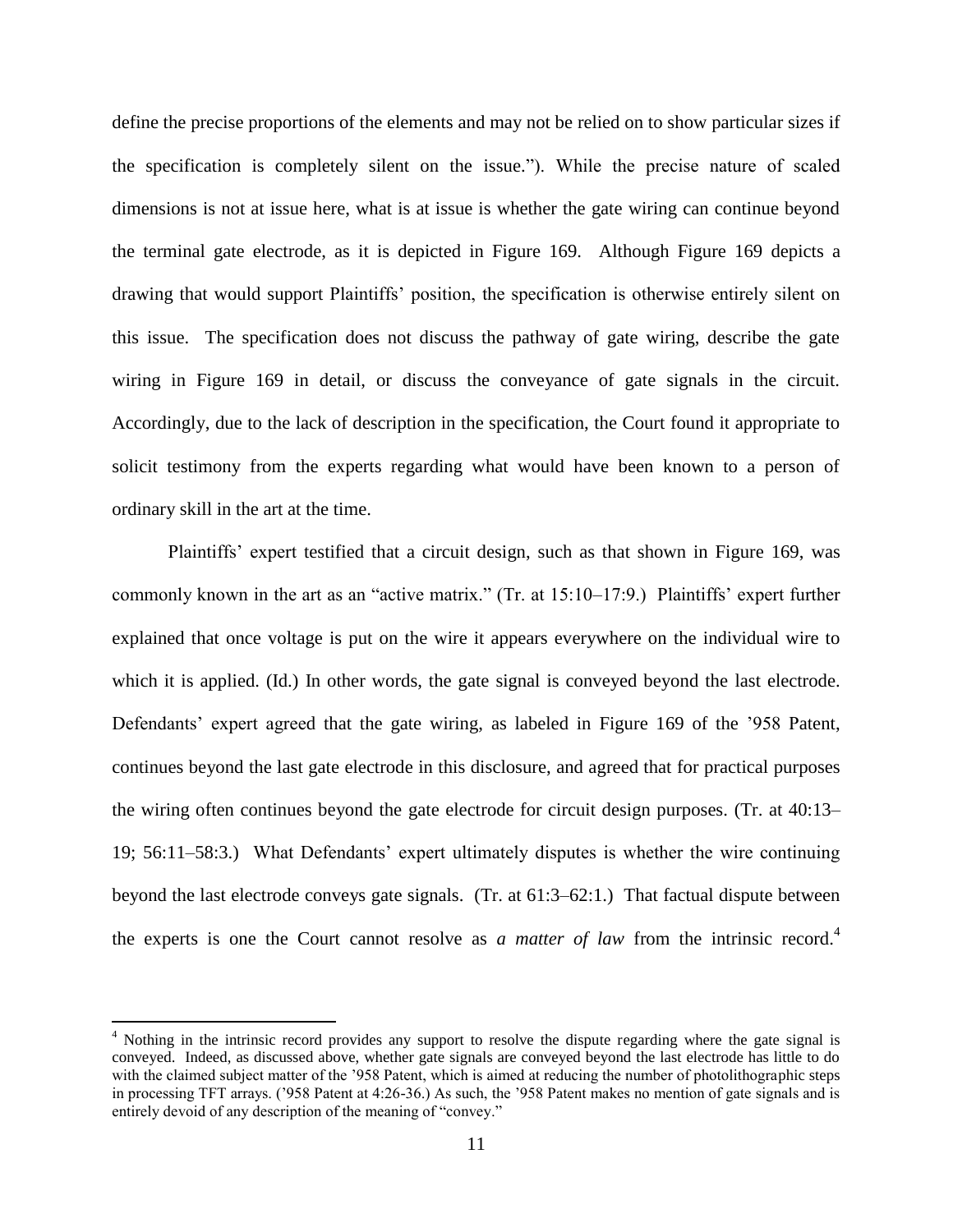However, based on the intrinsic record, which was further clarified by the testimony of the experts, the Court must reject Defendants' proposed construction as a matter of law.

The Court finds that adopting Defendants' proposal "a patterned electrically-conductive material that connects and conveys gate signals from a gate wiring connection terminal to a gate electrode" is too limiting. This construction would potentially read out the disclosed embodiment in Figure 169 that was indisputably well known in the art at the time. Here, the nature of this disclosure, on which the specification was otherwise silent, was confirmed by the testimony of the experts. Plaintiffs' expert provided credible testimony that a person of ordinary skill in the art would have understood the continuation of gate wiring in a commonly known design, wherein the gate signal can be carried beyond the gate electrode. (Tr. at 15:10–17:9.) For these reasons, the Court finds the record supports the rejection of Defendants' construction, which requires termination of the gate signal at a gate electrode.

Accordingly, the Court rejects Defendants' proposal and adopts the following as the meaning of "gate wiring": "a patterned, electrically conductive material that conveys gate signals."

#### **CONCLUSION**

For the foregoing reasons, the Court adopts the construction of "gate wiring" set forth above. Defendants' Motions (Docs. No. 520, 521) are **GRANTED-IN-PART** and **DENIED-IN-PART** as directed herein.